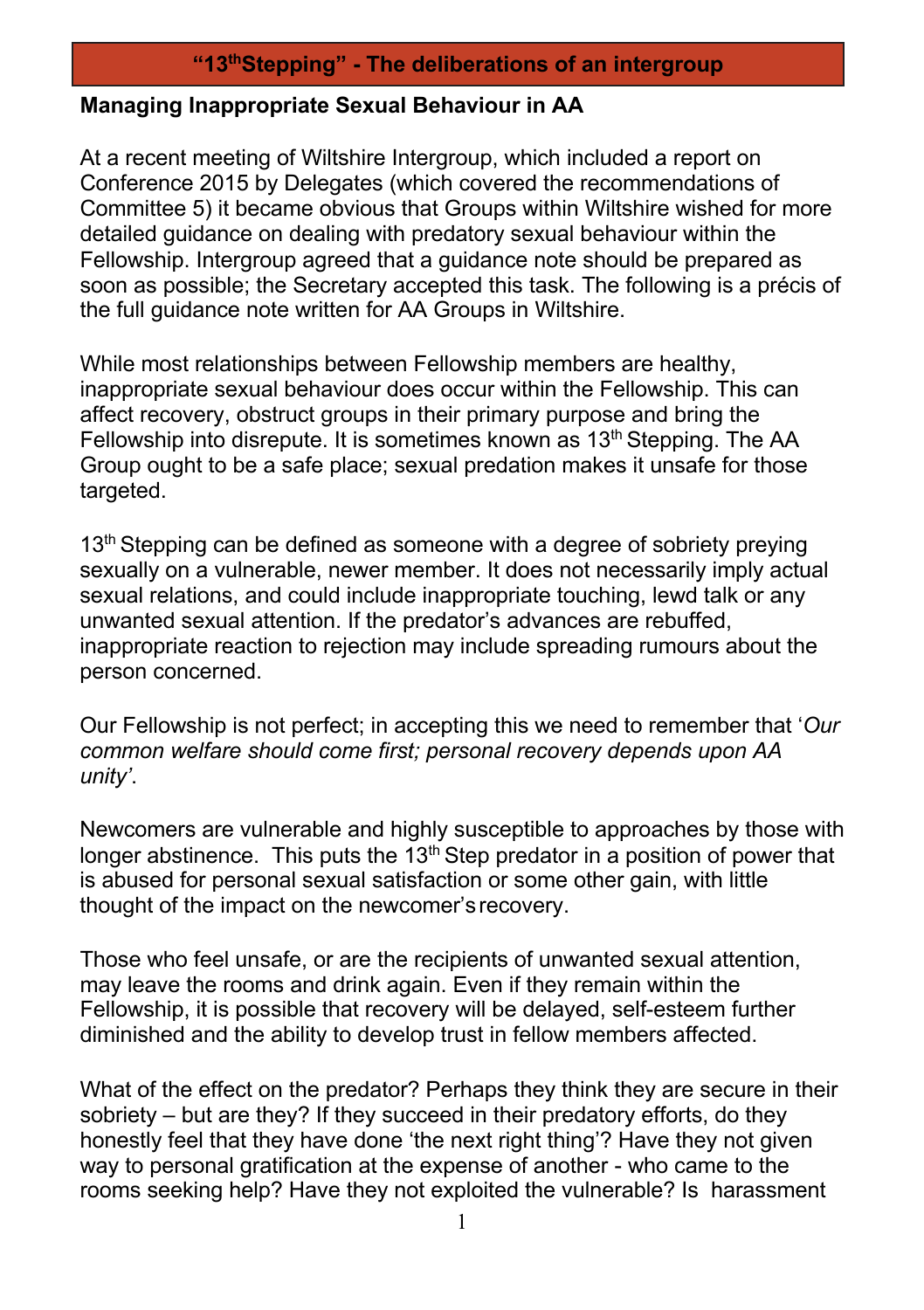of a newcomer by lascivious talk, invasion of personal space or inappropriate touching acceptable? How is this carrying the message? Has their Step Four been '*searching and fearless*? Do they '*practise these principles in all* (their) *affairs'*?

To avoid weakening the group's ability to achieve its primary purpose action needs to be taken. The behaviour happens within the group, and must be handled by the group. Some action is essential as soon as the problem is noticed. '*Our leaders are but trusted servants, they do not govern*' does imply the need for some leadership.

Here are some suggestions:

**Prior Consideration.** Group agreement is needed before the problem happens on:

- A planned approach to this behaviour that the group is prepared to carry through.
- A policy on wording of a statement by the Secretary before meetings that sexual harassment will not be tolerated.
- A plan to deal with incidents when theyarise.
- A policy on temporary exclusion of members from that meeting if they continue to behave inappropriately.

**Vigilance.** Members should be vigilant, particularly before and after meetings, and note suspicious signs. These are fairly obvious and may be innocent, but should raise doubt, especially if a pattern of behaviour is present. These signs could be:

- A member always greeting newcomers of the opposite sex with more enthusiasm than the same.
- A member who always tries to sit next to the newcomer of the opposite sex.
- Newcomers leaving with a longer serving member of the opposite sex.
- Longer serving members having quiet one-to-one conversationswith newcomers of the opposite sex.

**Action.** Suggested actions could include:

- Abide by the strong recommendation that men should help men, women help women. 12<sup>th</sup> Step calls should also follow this suggestion.
- Speak openly at group conscience about the dangers of  $13<sup>th</sup>$ Stepping.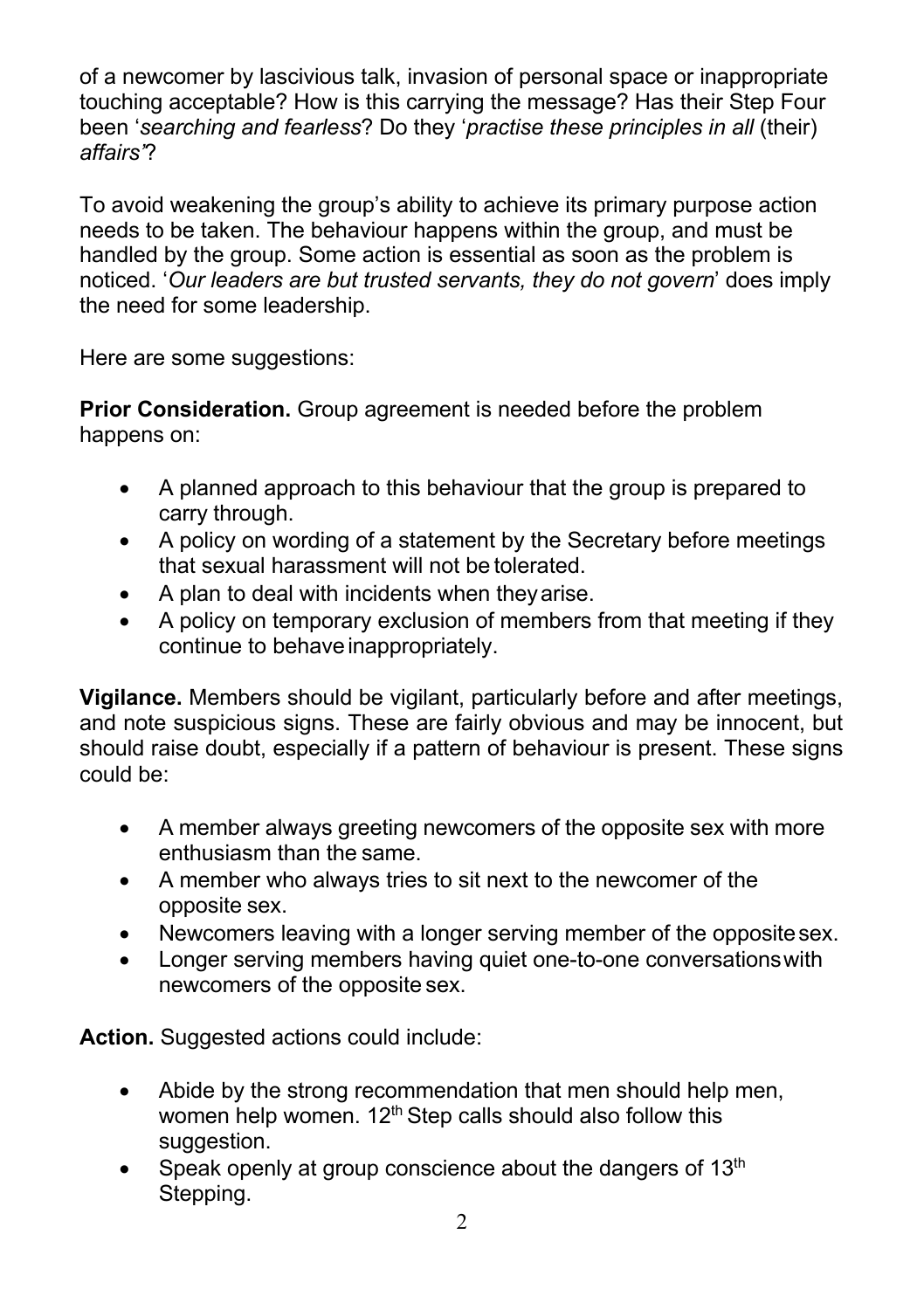- If there is doubt about any group member's behaviour, they should be gently spoken to, reminded of the need for all members to be treated with respect and invited to consider their behaviour in light of the 12 Steps and 12 Traditions. It should be made clear that what they are doing is wrong.
- If the perpetrator's behaviour does not alter, it is acceptable to suspend them from attending that group until it does. This does not 'ban' the individual from AA, which would go against TraditionThree. It suggests that individual moves to another group on a temporary basis. It should be made clear that it results from the perpetrator's apparent inability to change. It should not be the first resort, but follow the initial invitation to amend their behaviour.
- Suspension must be agreed by group conscience. Likewise, return of the rehabilitated member requires agreement by groupconscience.
- Care should be taken over which members are endorsed by the Group as Twelfth Steppers, greeters, or group officers.
- Beware of false accusations.

**The Perpetrator or Predator.** It is suggested that perpetrators consider undertaking further moral inventory. They are likely to be in a degree of denial; this denial may be such that they can see no wrong in what they are doing, and have blocked out the potential damage they may be causing by the same illogical thought processes many of us employed to justify our drinking in the past. These could include a feeling that they have an entitlement to sexual gratification, a misquided sense that they are actually helping the newcomer, the view that they are only behaving naturally, resentment because their advances have been rejected or even that it isn't their fault.

If the perpetrator's advances have been rejected by the potential victim, has he or she taken revenge by such actions as blackening the other party's name, sending inappropriate electronic messages and the like? Again, this is not the behaviour expected of a member of the Fellowship who professes to be in recovery.

Remember, people don't come to AA for sex, they come for sobriety.

**The Victim**. First, the victim of this sort of harassment should understand that the behaviour to which they have been subjected is not condoned by the Fellowship, and that in bringing it to the attention of the group they are performing a valuable service. The following points are made to enable them to take the right path if they are threatened by  $13<sup>th</sup>$  Stepping:

• Remember that the predator will always look for the easyprey.